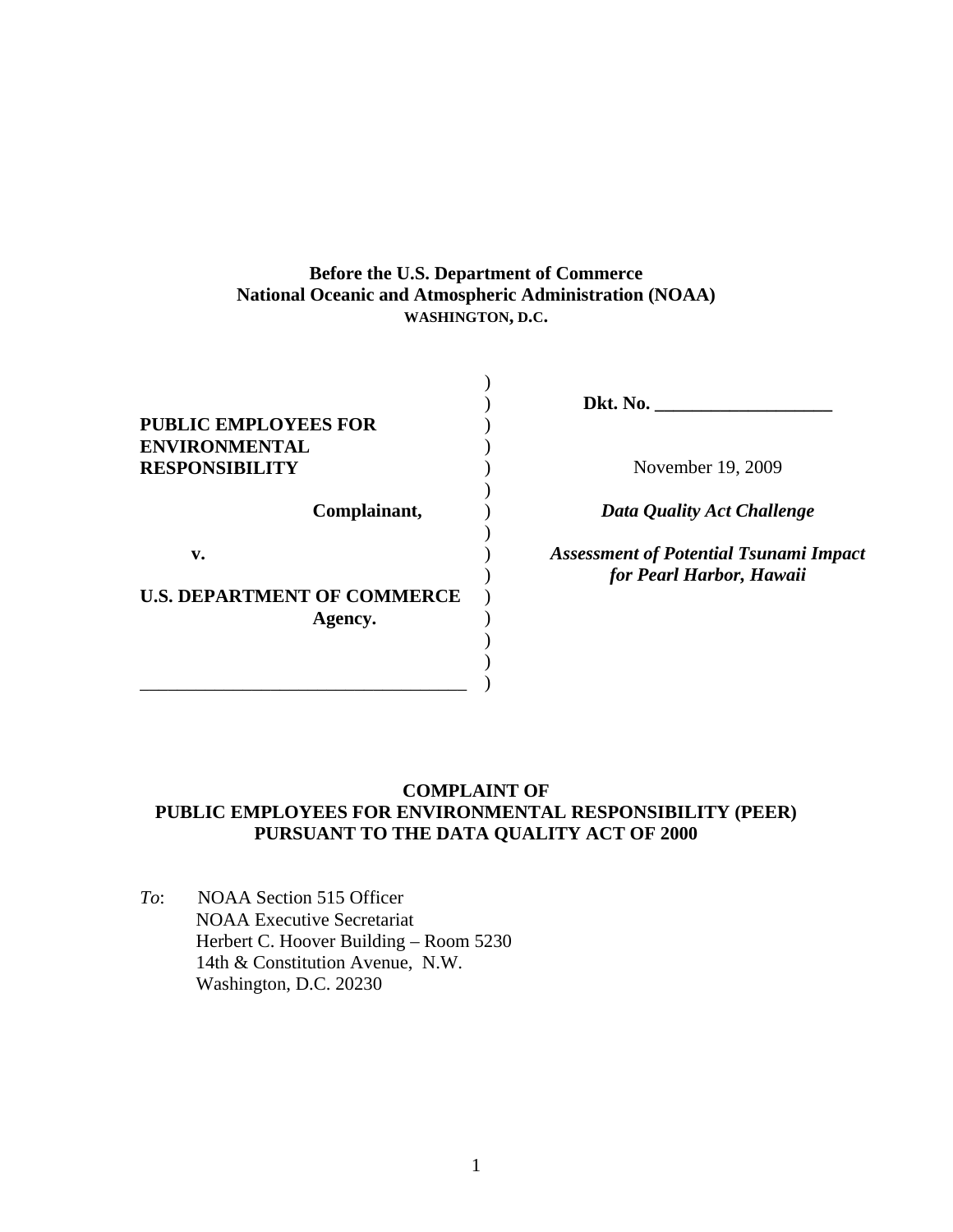Pursuant to the Data Quality Act of 2000 [Section 515 of the Fiscal Year 2001 Treasury and General Government Appropriations Act, [Pub.L. 106-554\]](http://www.gpo.gov/fdsys/pkg/PLAW-106publ554/content-detail.html), Public Employees for Environmental Responsibility (PEER) respectfully demands that the National Oceanic & Atmospheric Administration (NOAA) withdraw or rescind its August 2006 *Assessment of Potential Tsunami Impact for Pearl Harbor, Hawaii* (NOAA Technical Memorandum OAR PMEL-131, hereinafter "the Assessment").

 The Assessment is based on inaccurate, incomplete and unreliable information regarding the risks of tsunami impact on Ford Island, the proposed site of the Pacific Tsunami Warning Center. Because of the potential loss of life that could result from moving the Pacific Tsunami Warning Center (PTWC) to an island in an inland waterway, PEER respectfully demands that NOAA withdraw or rescind the Assessment. Moreover, PEER strongly urges NOAA to conduct a new, thorough assessment of such risks *prior* to moving the PTWC to Ford Island.

The PTWC bears significant responsibility for interpreting data and disseminating information to emergency response officials, the media and the public concerning tsunami-related events. The PTWC's ability to perform this vital function is a major public safety concern. Not only does the PTWC serve the citizens of Hawaii and the Pacific Coast, but it also serves also nearly all the other countries surrounding the Pacific, Indian and Caribbean basins. If the Center is moved based on the conclusions of the Assessment as it is currently drafted, NOAA will have significantly jeopardized PTWC's ability to successfully warn and protect the public from a tsunami disaster. This risk is unnecessary and unacceptable considering that the safety of millions could be jeopardized.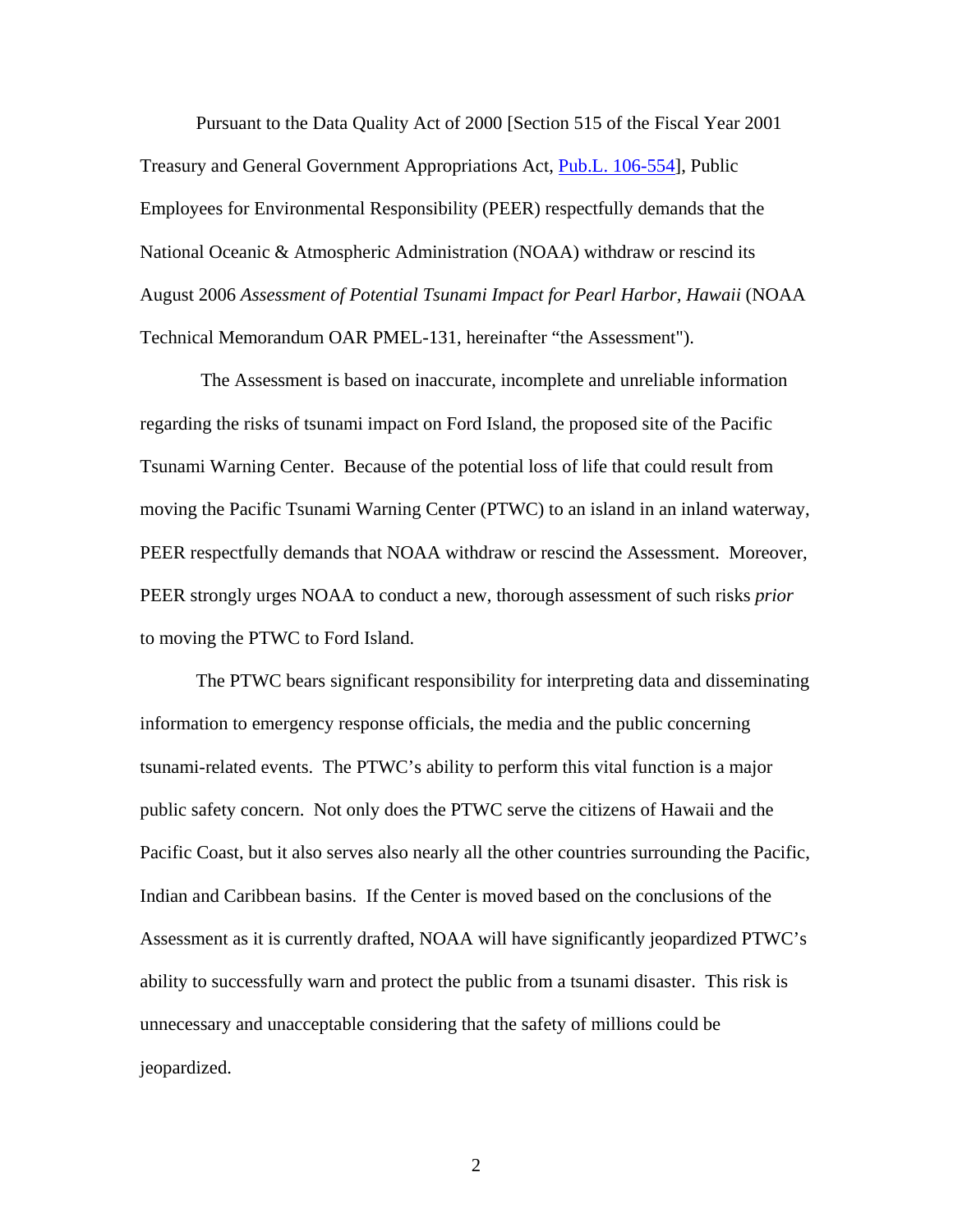Through this complaint, PEER seeks to induce NOAA to take immediate action to ensure that its decisions about relocating the PTWC are based on sound science and reliable evidence that the new location would not threaten the capability of the PTWC to function precisely when it is most needed.

### **Standing**

PEER is a non-profit organization chartered in the District of Columbia with the mission to hold government agencies accountable for enforcing environmental laws, maintaining scientific integrity, and upholding professional ethics in the workplace. PEER is an "affected person" as defined in NOAA's Information Quality Guidelines in that PEER has thousands of employee and citizen members nationwide, including employees both within NOAA and in other public agencies whose work is hampered by reliance upon inaccurate, incomplete and poor quality information that is the subject of this complaint.

# **The Assessment is Influential Scientific Information and Subject to NOAA's Information Quality Guidelines**

The Assessment clearly meets the definition of influential information, subject to information quality standards. NOAA Guidelines define information as "any communication or representation of knowledge such as facts or data, in any medium or form, including textual, numerical, graphic, cartographic, narrative, or audiovisual forms." See Guidelines, p. 2. The Assessment is a written report composed of numerical data, graphical images and interpretation of such data. It purports to be a representation of NOAA's knowledge and data on tsunami inundation on the island of Oahu.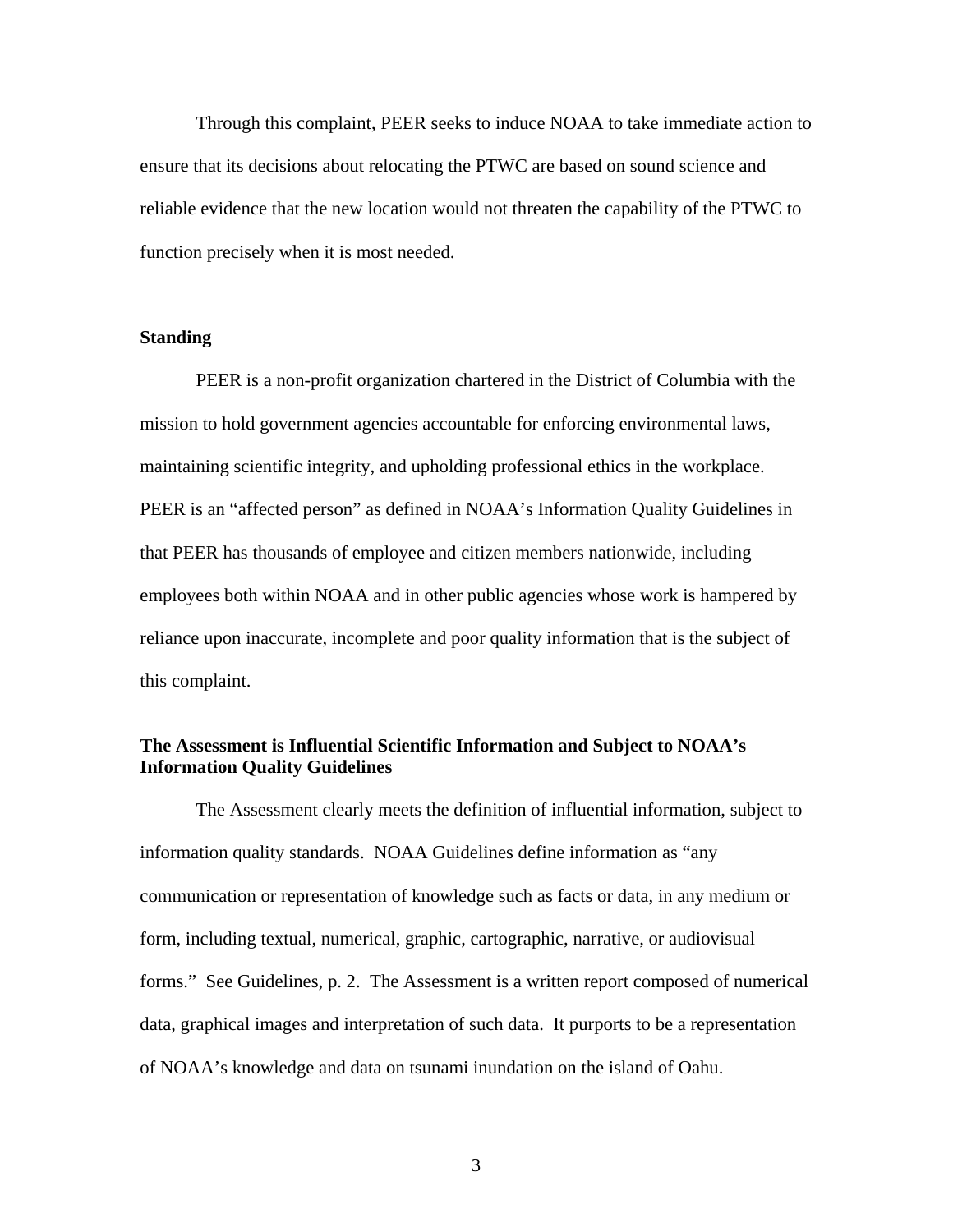The Assessment is influential because it is reasonably expected to "have a genuinely clear and substantial impact on major public policy and private sector decisions." See Guidelines, p. 3. The PTWC serves a vital role in protecting populations from a tsunami hazard and therefore the location of said center is a matter of major public policy. The Assessment plainly states that its purpose was to study the suitability of Ford Island as a site for the Pacific Region Center facility. See Assessment, p. 1-2. In order to accurately assess the fitness of the Ford Island site, NOAA must use the best available data and processes, but has failed to do so in this case.

#### **I. The Assessment's Methodology is Inaccurate and Unreliable.**

The content of the Assessment is inaccurate and unreliable, directly violating the purpose of the Data Quality Act:

#### **a. The Shallow Water Modeling Used is Inaccurate**

 $\overline{a}$ 

Information is considered accurate if it is "within an acceptable degree of imprecision or error appropriate to the particular kind of information at issue." See Guidelines, p. 6. The Assessment falls short of this benchmark because a) methods used in the modeling were insufficient, and b) no error estimates for the predicted tsunami amplitudes are provided at all. Experts have stated: "There's a lot of uncertainty in all of these estimates [the Assessment and other reports], and I don't think we know enough to claim that any of them is the "true" answer."<sup>[1](#page-3-0)</sup>

<span id="page-3-0"></span><sup>1</sup> USGS ocean modelers, Jan 14, 2008, in reference to The Assessment, compared to the URS Corp study's results.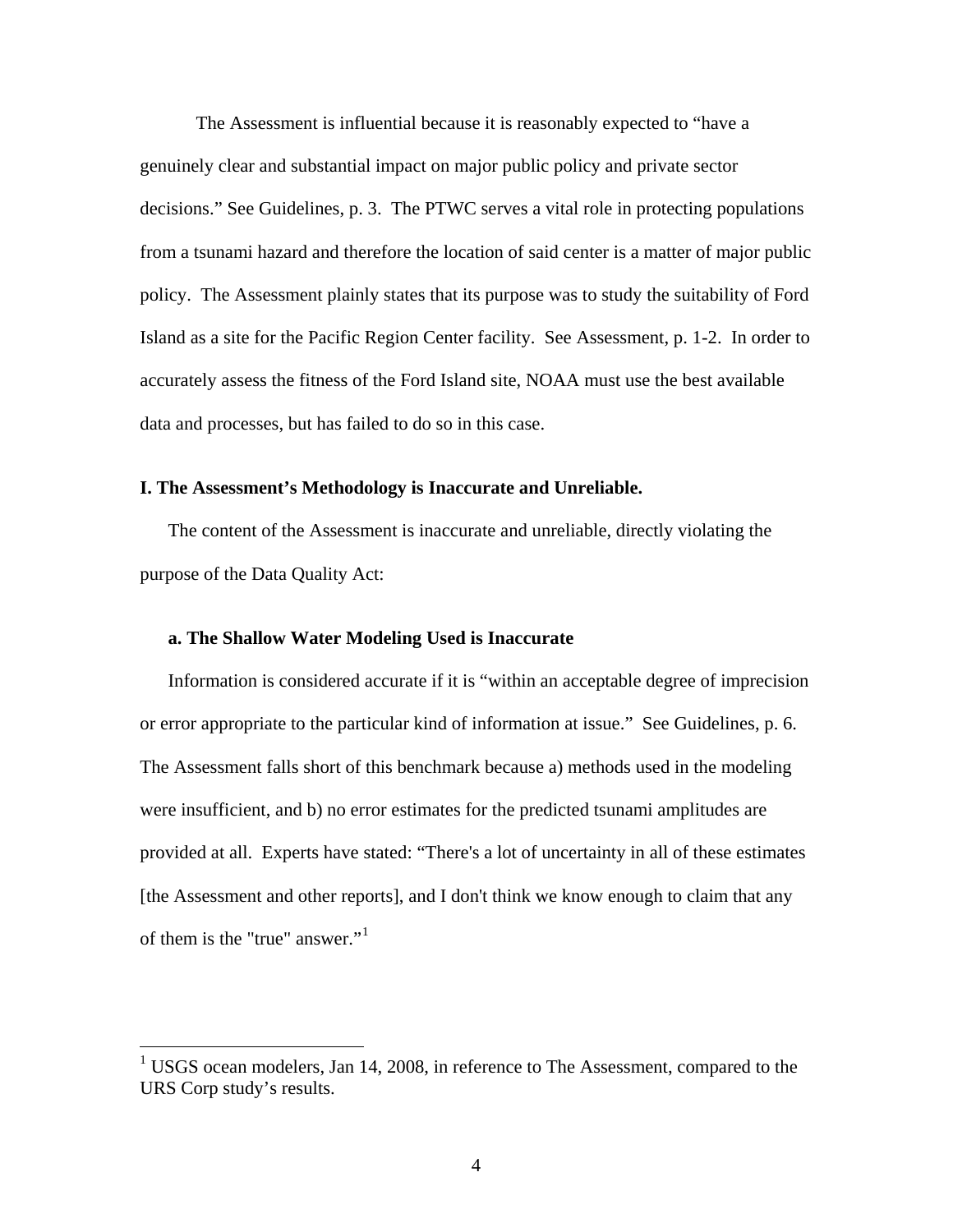The Assessment assumes that water flow is described by shallow water equations, or a minor variation thereof. As a result, the modeling on which the Assessment relies has an unacceptable margin of error on the order of factors of 2 to 10 uncertainty. Using any of the current shallow water numerical techniques for any tsunami hazard evaluation will not produce results better than within a factor of 10. In addition, "The shallow water codes in use today by PMEL (The Assessment) and UH are unable to model wave runup, wave reflections and interactions, or friction correctly for an assumed initial tsunami wave profile in deep water. So any long term effects in local areas can not be modeled even qualitatively."<sup>[2](#page-4-0)</sup>

Given the 10-20 meter grid resolutions used, little confidence can be placed on a 5 foot versus a 10 foot predicted wave at Ford Island. Because the margin of error is  $\pm$  5 meters, the modeling could easily produce a wave that exceeds 20 feet. Because this Assessment evaluates risk that affects thousands of people, results accurate only within a factor of 10 are not within the acceptable degree of imprecision.

The State of Hawaii Civil Defense Science Advisory Working Group notes the following inadequacies of shallow water modeling: $3$ 

 $\overline{a}$ 

<span id="page-4-0"></span><sup>&</sup>lt;sup>2</sup> Charles Mader, Hawaii State Civil Defense (SCD) Tsunami Modeler and member of both the Tsunami Technical Review Committee (TTRC) and the Science Advisory Working Group (SAWG) convened by SCD to draft new Tsunami Evacuation Zones. For the State of Hawaii (Cf. Consensus Item Additional Input C. Pacific Wide Tsunamis No. 3, 2006, TTRC, State Civil Defense Advisors (SAWG), 1/29/2007.

<span id="page-4-1"></span><sup>&</sup>lt;sup>3</sup> Tsunami Technical Review Committee (TTRC) Science Advisory Working Group (SAWG) Consensus Statements, 12/10/2006. (This is the group that makes official recommendations to the SCD on tsunami risk, evacuation recommendations, etc.)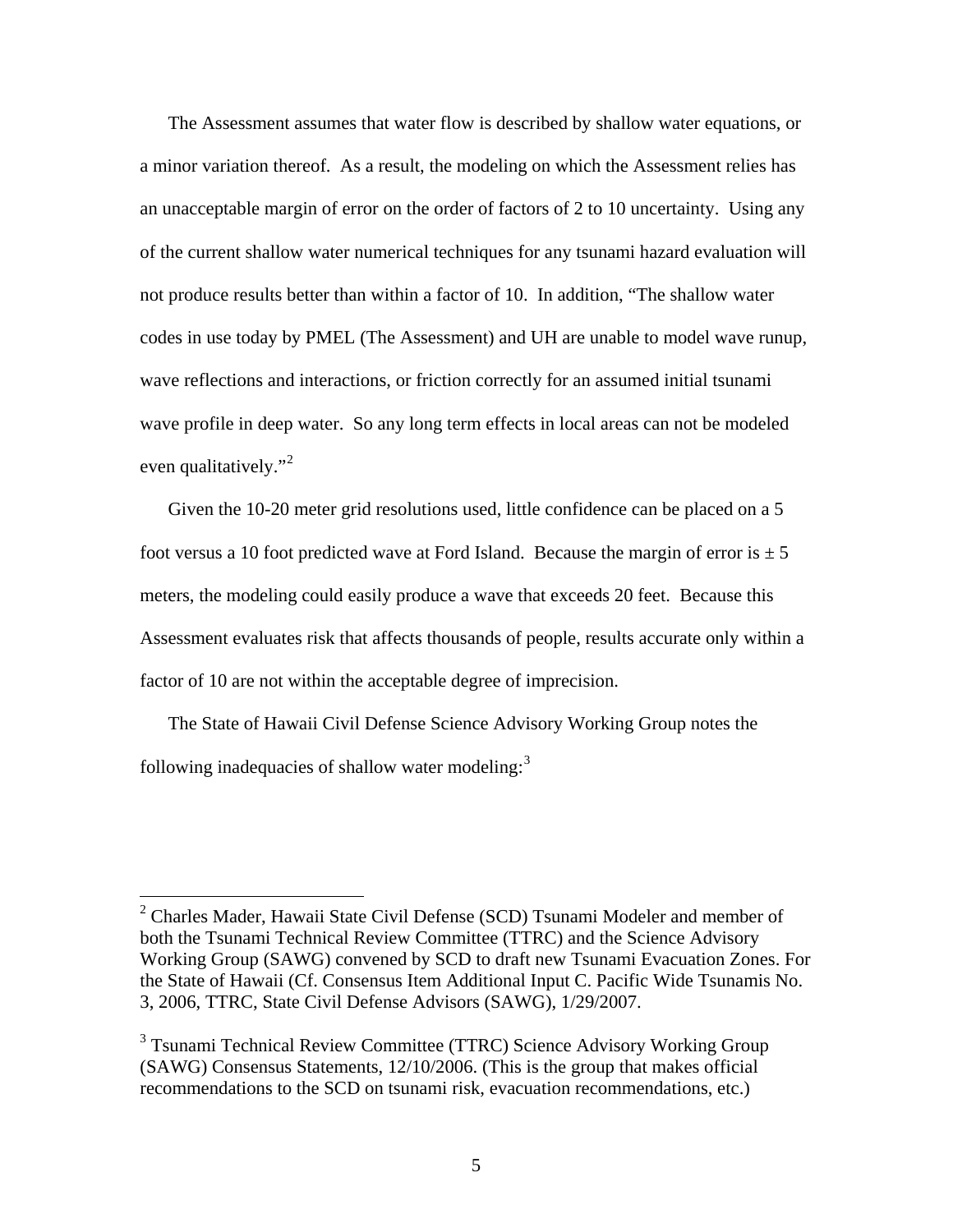(1) Runups and inundations may be underestimated because the tsunami source mechanism in some instances may be more complex than the source mechanism of the earthquake derived only from seismic waves;

(2) Unusual underwater or shoreline barriers such as reefs, roads, trees, buildings, and other structures or features could, in some areas, focus the tsunami so strongly that runups and inundations could far exceed any estimates from shallow water modeling.

Such ambiguities and uncertainties make the Assessment inaccurate and unreliable in clear violation of the Data Quality Act.

#### **b. The Coefficient of Friction is set at an Inappropriate Constant**

The Assessment draws its conclusions largely from models designed to simulate tsunami events from various locations. The modeling employs a constant coefficient of friction as one of the many input parameters. See pg. 11. The Coefficient was set at .00625, which suggests an environment similar to dense forest. Different coefficients of friction should be utilized in the various simulations in order to increase their accuracy. Instead, this constant coefficient of friction creates an overly generalized picture that weakens the accuracy and dependability of the modeling, and thus the Assessment as a whole.

#### **c. The Historical Data for Hawaiian Islands Is Ignored**

Given these many limitations, estimates of inundation should be based primarily on historical data. Yet, the Assessment states that recorded historical tsunamis did not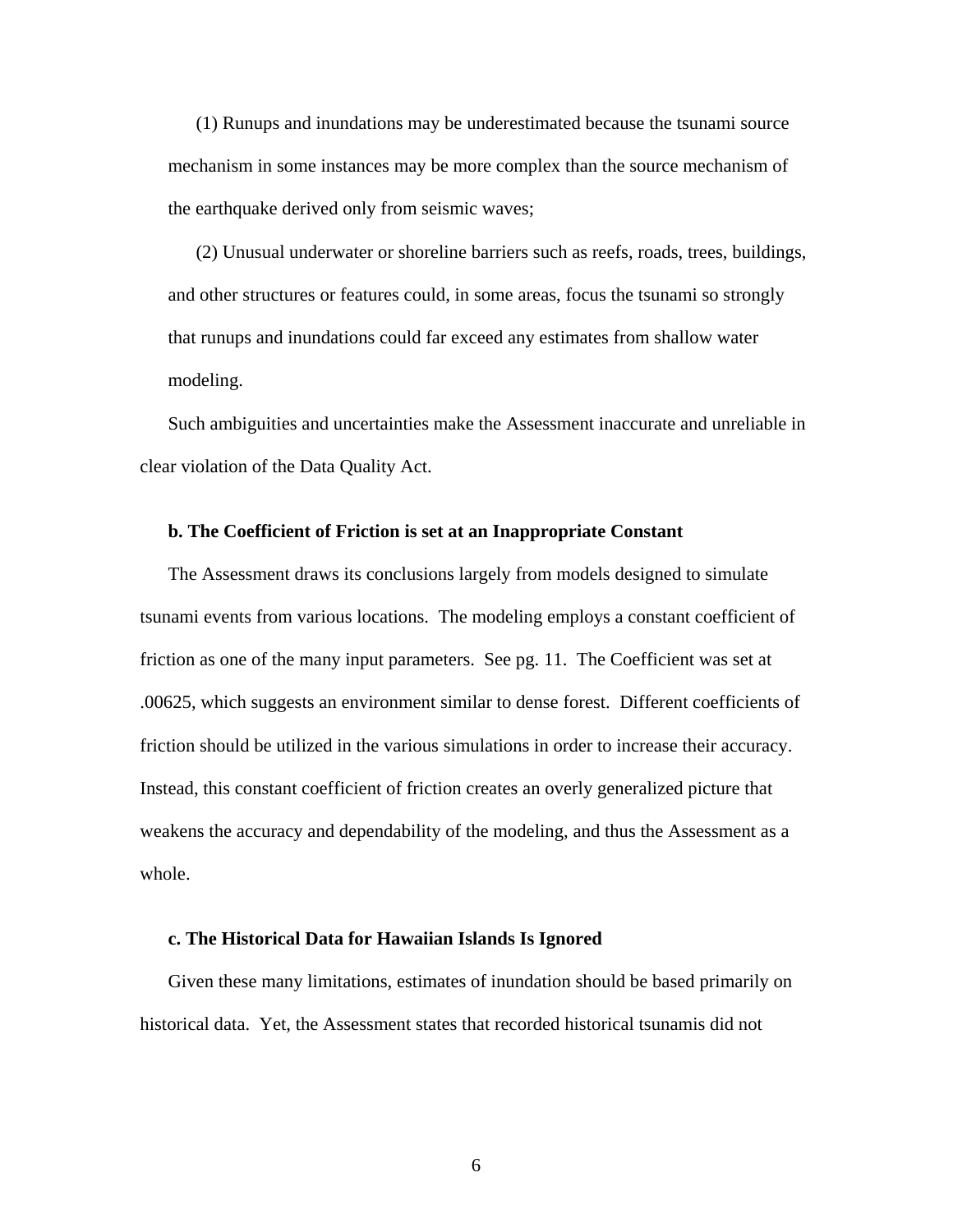provide sufficient reliable data to be used as parameters in the modeling and instead relied upon parameters from test cases. See pg. 25.

In its Executive Summary, the Assessment contains the following statement:

"The study focused on the distant tsunami hazard because historical data do not reflect a local tsunami hazard over the expected life of the NOAA building (60 years)."

It is highly questionable that any responsible evaluation of potential safety risks and operational effectiveness could be made based upon such sweeping assertions for which no statistical or other evidence is proffered.

In 2005, the Hawaii Office of Civil Defense issued the following warning that in the event of a tsunami, residents are directed to "Avoid inland waterways connected to the ocean due to wave surges and possible flooding." Pearl Harbor is just such an inland waterway. This simple, common sense warning appears in every Hawaiian phonebook. The Assessment conclusions are at odds with this warning but no effort is made to explain why any inland waterway should not be at risk for inundation in the event of a tsunami.<sup>[4](#page-6-0)</sup>

In addition, a Tsunami Advisor to the Hawaii State Civil Defense concluded that "A megatsunami from these regions could have effects on the southern and western shores of the Hawaiian Islands far beyond those resulting from tsunamis generated in the North Pacific or

 $\overline{a}$ 

<span id="page-6-0"></span><sup>&</sup>lt;sup>4</sup> Additional Notation for 2006 Tsunami Evacuation Maps, Brian Yanagi, TTRC Recommendation, 2005.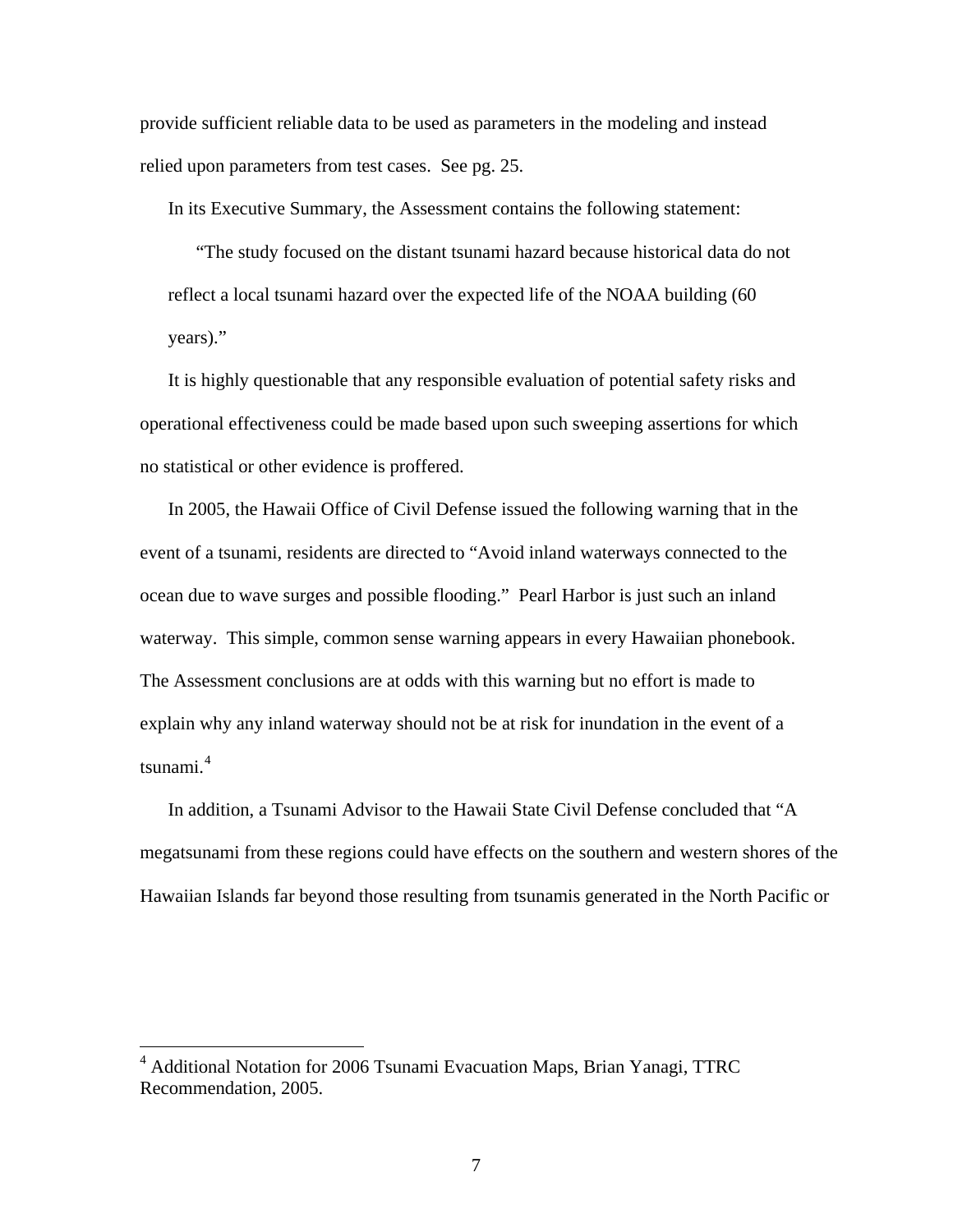Southeast Pacific."<sup>[5](#page-7-0)</sup> The Assessment did not include the possibility of megatsunamis in its analyses.

Such a worst case scenario could include a M8 on the Kona coast of the Big Island, or even for the rare event up the island chain, or even the far less likely case of a flank collapse. In that case only a location at 100-plus feet above sea level would be safe for the PTWC.

Thus, the Assessment eschewed any reliance on available hard data and instead posited hypothetical scenarios as sole bases for its conclusions. This deficiency violates NOAA's objectivity standard that the interpreted work must contain data of known quality.

## **d. The Assessment's Conclusions Contradict Its Own Scientific Sources**

Two of the Assessment's final conclusions are:

 $\overline{a}$ 

"When the typical incident wave period reaches 48 min or more, a characteristic resonance with a period of around 96 min at Pearl Harbor is excited, resulting in similar maximum wave amplitudes both inside Pearl Harbor and on the open coast. Larger wave heights and higher velocities are found in the Entrance Channel, the West Loch, and the channel near Hospital Point."

 However: "Model results show no inundation at the NOAA building site for any of the simulations, including the five historical destructive tsunamis and the worst-case scenario."

<span id="page-7-0"></span><sup>5</sup> Recommendations of 8/7/2005 to the SCD, from Dan Walker, Tsunami Advisor to the SCD and Team Lead for the SAWG.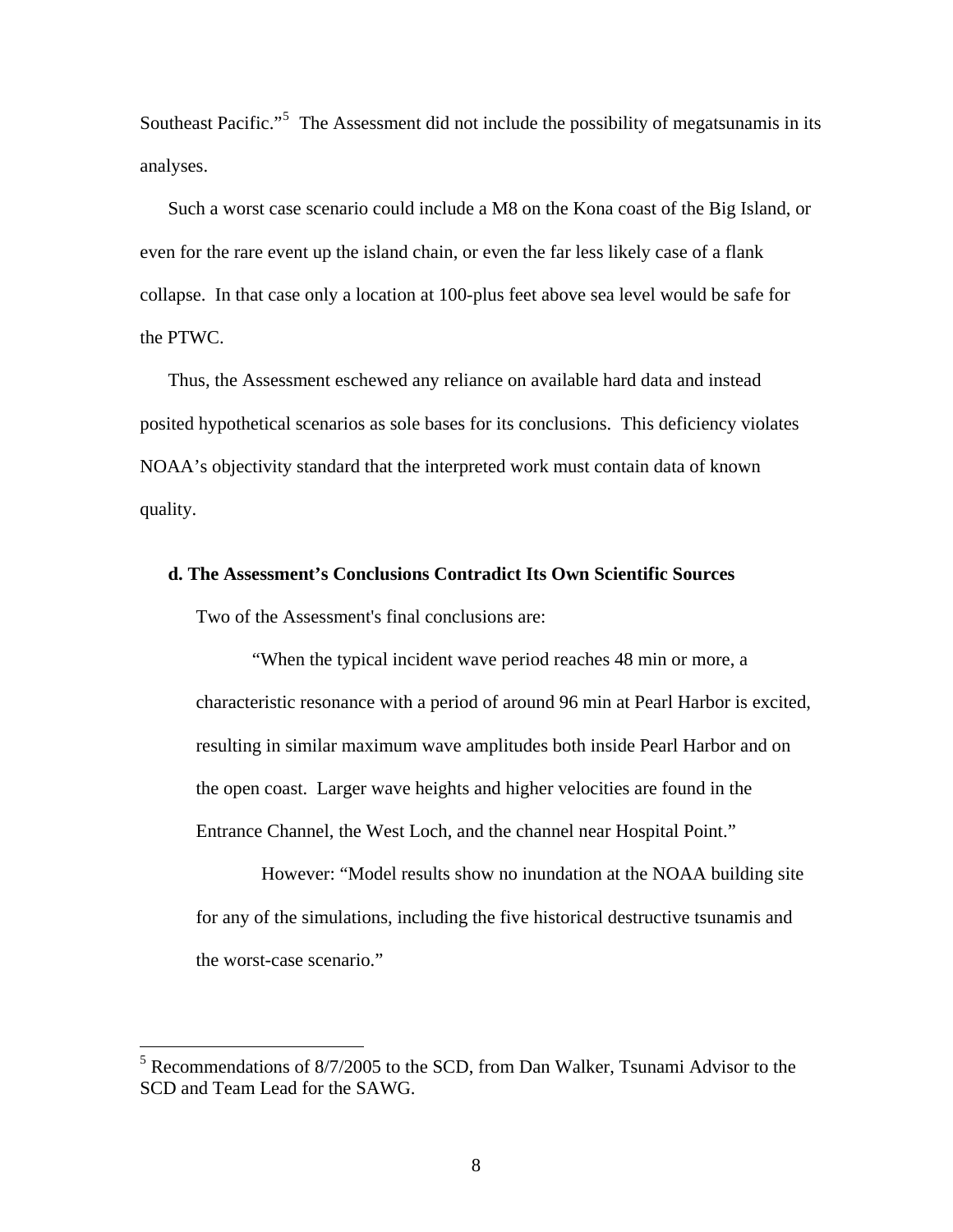These two conclusions together assert that the maximum wave amplitudes (at 48 to 60 minute period) at Ford Island and at the open coast will be the same for a very large earthquake, yet not big enough to inundate the proposed NOAA building site. The assessment thus fails to address the possibility of an earthquake generating an even larger period, over 60 seconds, even more closely approaching Pearl Harbor's resonant period of 96 minutes, an event that could indeed inundate the NOAA site.

This omission is significant, as it may understate a significant threat to the site.

Moreover, the Assessment draws conclusions that are not based on the full evidence reported from relevant studies. The Assessment asserts that the models based on the 1960 Chile and 2003 Hokkaido Tsunamis all produced waves that would give similar maximum wave amplitudes as off the open coast. The Assessment concludes that there is no danger based on a much smaller period wave of 24 minutes, which would come from a much smaller earthquake.

This conclusion contradicts the earlier evidence within the body of the same document that a wave of large enough magnitude (at a period from about 32 minutes, up to the Harbor's resonance period of about 96 minutes) could trigger resonance inside Pearl Harbor – resulting in waves much larger than those in the open coast.

#### **II. The Assessment is Incomplete Because It Fails to Address Several Key Issues.**

#### **a. The Possibility of a Multiple Wave Tsunami Pileup**

The Assessment fails to address the possibility of a multiple wave tsunami pileup on a flat surface—Ford Island. The multiple wave pileup effect is caused by slow drainage of the tsunami resulting from the small seaward component of gravity in flat areas. Thus the next tsunami wave arrives before the water from the previous wave has drained off the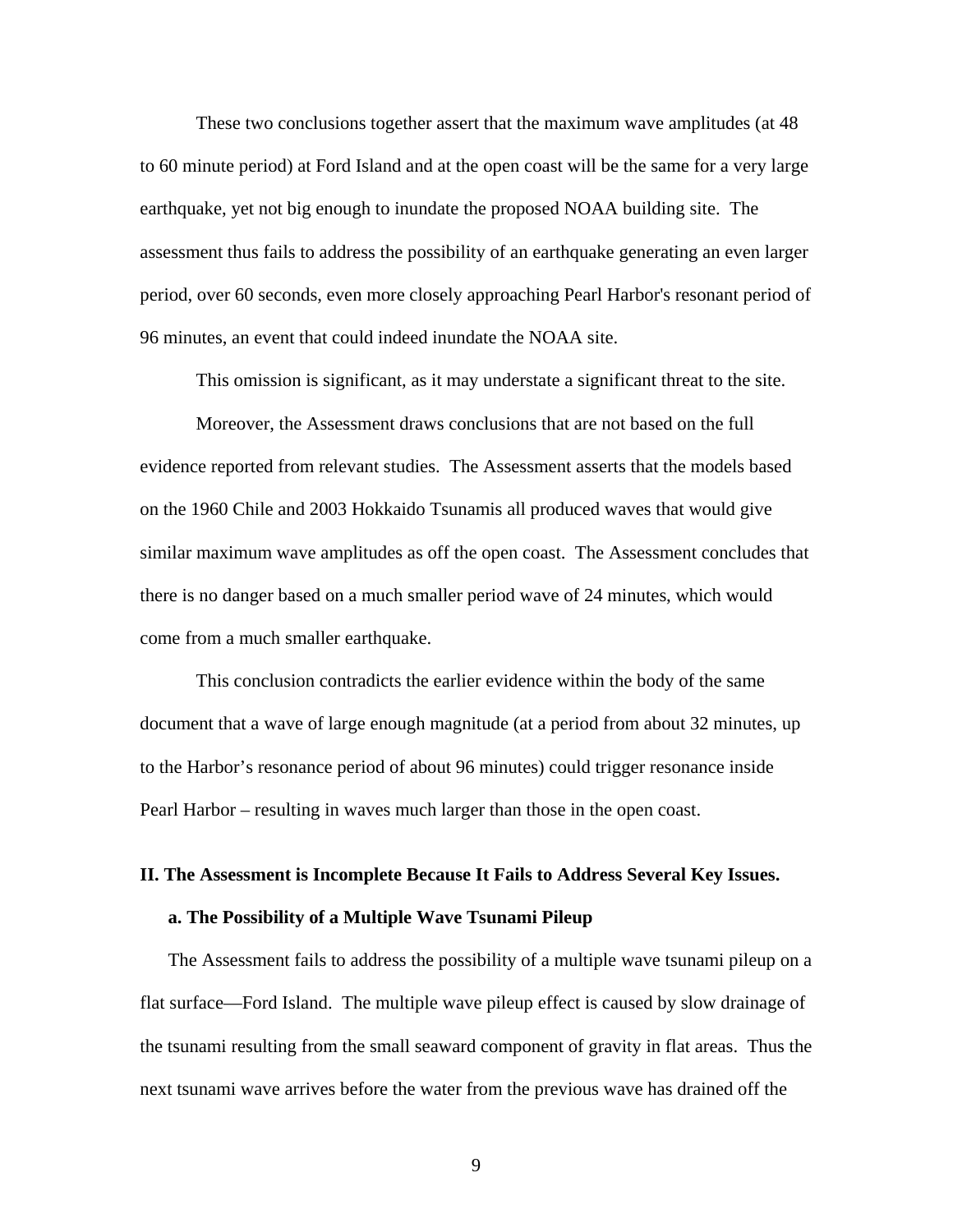land. As the new waves "pile up" on top of the retreating waves, a larger amplitude inundation than predicted occurs.<sup>[6](#page-9-0)</sup>

Because Ford Island is flat, the drainage will be slow and additive effects of waves are more likely. Additionally, such a pileup effect is of particular hazard to regions with harbors, channels and rivers, such as the Pearl Harbor area.

Such a multiple wave pileup was observed in Sri Lanka after the 2004 Indian Ocean Tsunami and was well documented. A multiple wave pileup could result in multiple smaller amplitude waves that are more hazardous than a single higher amplitude wave.

The pileup phenomenon observed in the 2004 Indian Ocean Tsunami has potential application to the Hawaiian Islands. This significant risk could be a major factor in determining the fitness of the Ford Island site for location of a tsunami warning center and therefore must be included in the Assessment.

#### **b. The Potential of a Sumatra-Sized Wave Is Ignored**

 $\overline{a}$ 

The Assessment uses a contour interval of 10 meters as the parameter for wave depth. This is too conservative of an estimate in light of the large parameters observed in the Sumatra Tsunami. The maximum tsunami for Sumatra was almost twice the size of the maximum fault offset in the Assessment.

The Assessment does not consider this possibility, nor does it consider a Sumatra size Tsunami.

Although this phenomenon is relatively newly observed, it should nonetheless be included and should serve as a reference for possible larger source tsunamis. The 12/26

<span id="page-9-0"></span><sup>&</sup>lt;sup>6</sup> Bruce Jaffee and other USGS Tsunami experts have pointed out this effect in numerous informal reports and presentations to the Scientific Community.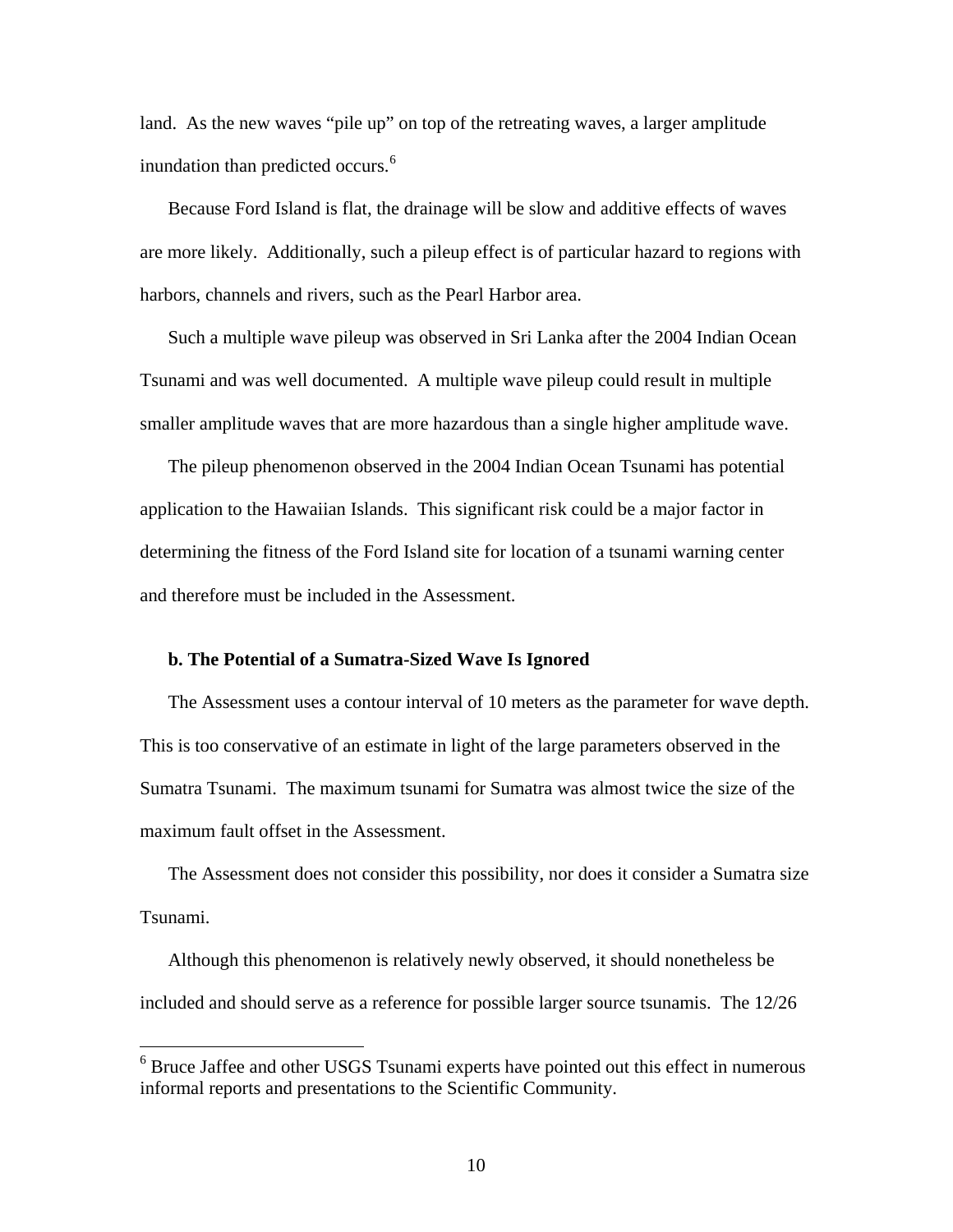tsunami showed that anything below 100 feet is in the risk zone.<sup>[7](#page-10-0)</sup> One study gave the following recommendations: "1. Evacuate all areas below 15 meters above sea level and within 0.25 miles of the shoreline or along rivers. 2. Evacuate all areas below 10 meters above sea level and within 1.0 mile of the shoreline or along rivers. 3. Evacuate all areas below 5 meters above sea level and within 3 miles of the shoreline or along rivers."<sup>[8](#page-10-1)</sup> Another report conducted by NOAA in 1989 recommends: "Evacuate areas less than 50 feet below sea level and near the shoreline."[9](#page-10-2)

This possibility of a Sumatra-sized tsunami is a critical factor in determining the potential risks to Ford Island but was not considered in the Assessment.

#### **c. Conflict with External Reports**

 $\overline{a}$ 

Scientists in the Hawaii State Civil Defense Science Advisory Working Group, the U.S. Geological Survey and other parts of the international tsunami modeling community have all reached conclusions in regard to the potential risk of tsunami impact on Pearl Harbor that contradict the Assessment's conclusion. For example, one such external report, "A Probabilistic Approach to Tsunami Hazard Analysis"[10,](#page-10-3) is directly at odds

<span id="page-10-0"></span><sup>7</sup> **"**Ford Island for PTWC," 5/24/2005, Charles Mader, Tsunami Modeler and member of the TTRC .

<span id="page-10-1"></span><sup>&</sup>lt;sup>8</sup> "Observations by the International Survey Team in Sri Lanka", Liu et al., Science 308, 5728, 1595, 2005.

<span id="page-10-2"></span> $9<sup>9</sup>$  An example consistent with the historical record of inundations and runups throughout the Hawaiian Islands as suggested by Cox and Pararas – Carayannis (personal communications with supporting data in "United States Tsunamis", Lander and Lockridge, NOAA, NGDC, Publication 41-2, 265pp.,1989).

<span id="page-10-3"></span> $10$  A Probabilistic Approach to Tsunami Hazard Analysis; URS Corp, Hong Kie Thio et. al, 1/17/2007. (See local Tsunami threat from Big Island event, and 1-2 meter at Pearl Harbor from a large telesismic EQ.)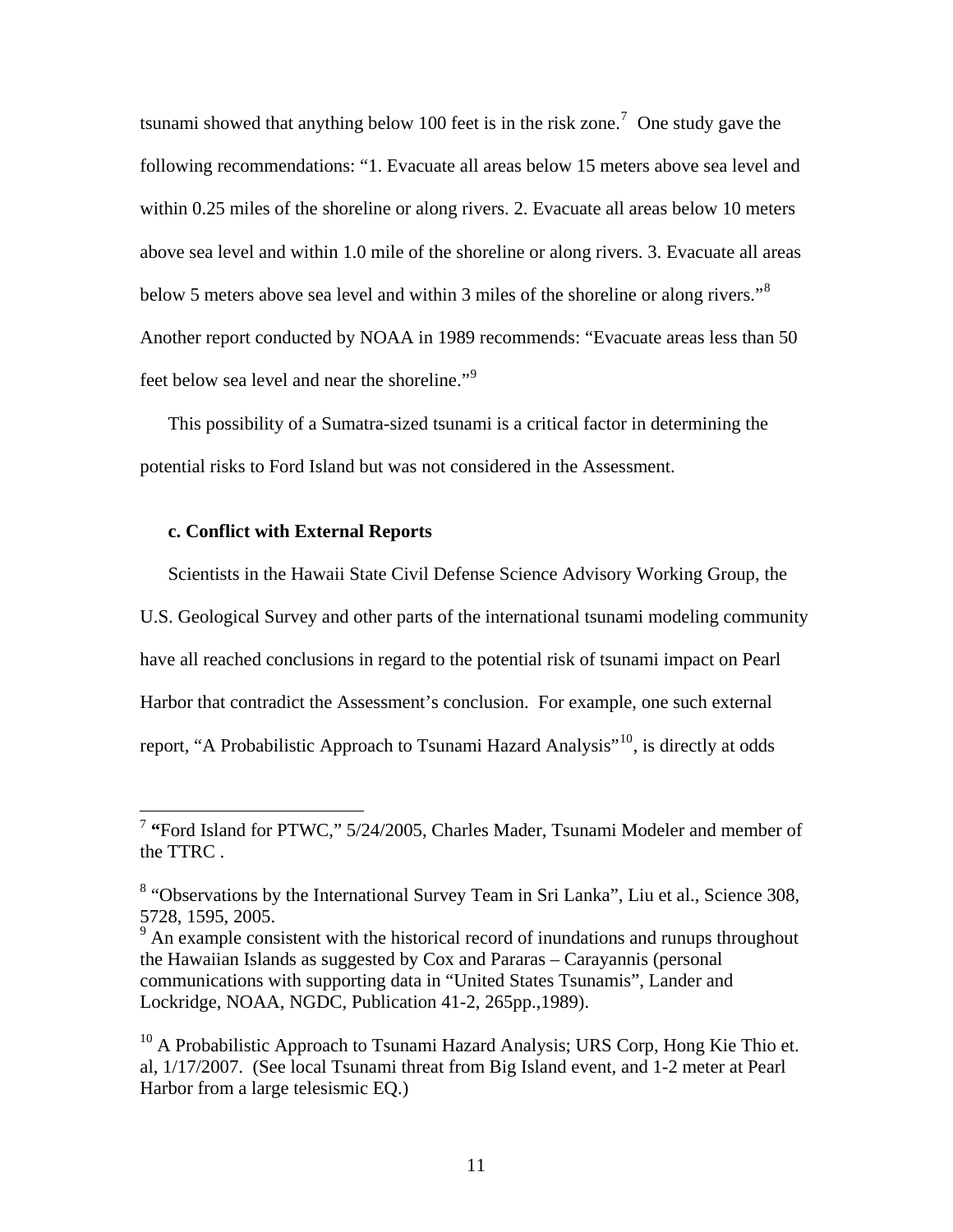with the Assessment's conclusions. Another tsunami modeler from the USGS reports that "Even a quick calculation using Abe's Mw-runup relationship yields a mean runup of 2.6 meters for a maximum credible earthquake, almost identical to the 0.1% annual probability event calculated by URS Corp" (see footnote 1).

The Assessment's failure to consider or adress these reports renders it incomplete and therefore in violation of the Data Quality Act.

# **d. Probable Hazards to the Pontoon Bridge Accessing Ford Island Not Addressed**

There is a probable tsunami-related hazard to the sole access to Ford Island, the pontoon bridge, which is not addressed in the Assessment. Tsunami-generated waves could damage the bridge and severely impair the ability to evacuate the island. History cannot provide a complete answer in this case, as strong currents that could damage the bridge could be generated (depending on the period(s) of the tsunami waves entering Pearl Harbor). $^{11}$  $^{11}$  $^{11}$ 

This factor is surely an important impact of a tsunami on Pearl Harbor and speaks directly to the fitness of Ford Island as a site for the PTWC. Therefore, the hazards to the bridge should be included in the Assessment.

#### **e. Probable Hazard of Strong Tsunami-Induced Currents Ignored**

 $\overline{a}$ 

Even in cases where the actual amplitude of the tsunami is low, there remains significant hazard from tsunami-induced currents. Small boats and debris can be

<span id="page-11-0"></span><sup>&</sup>lt;sup>11</sup> George Curtis, Tsunami Modeler and member of the SCD TTRC and SAWG, as well as the modeler responsible for the current Tsunami Evacuation maps in the Hawaii phonebooks, 5/2005.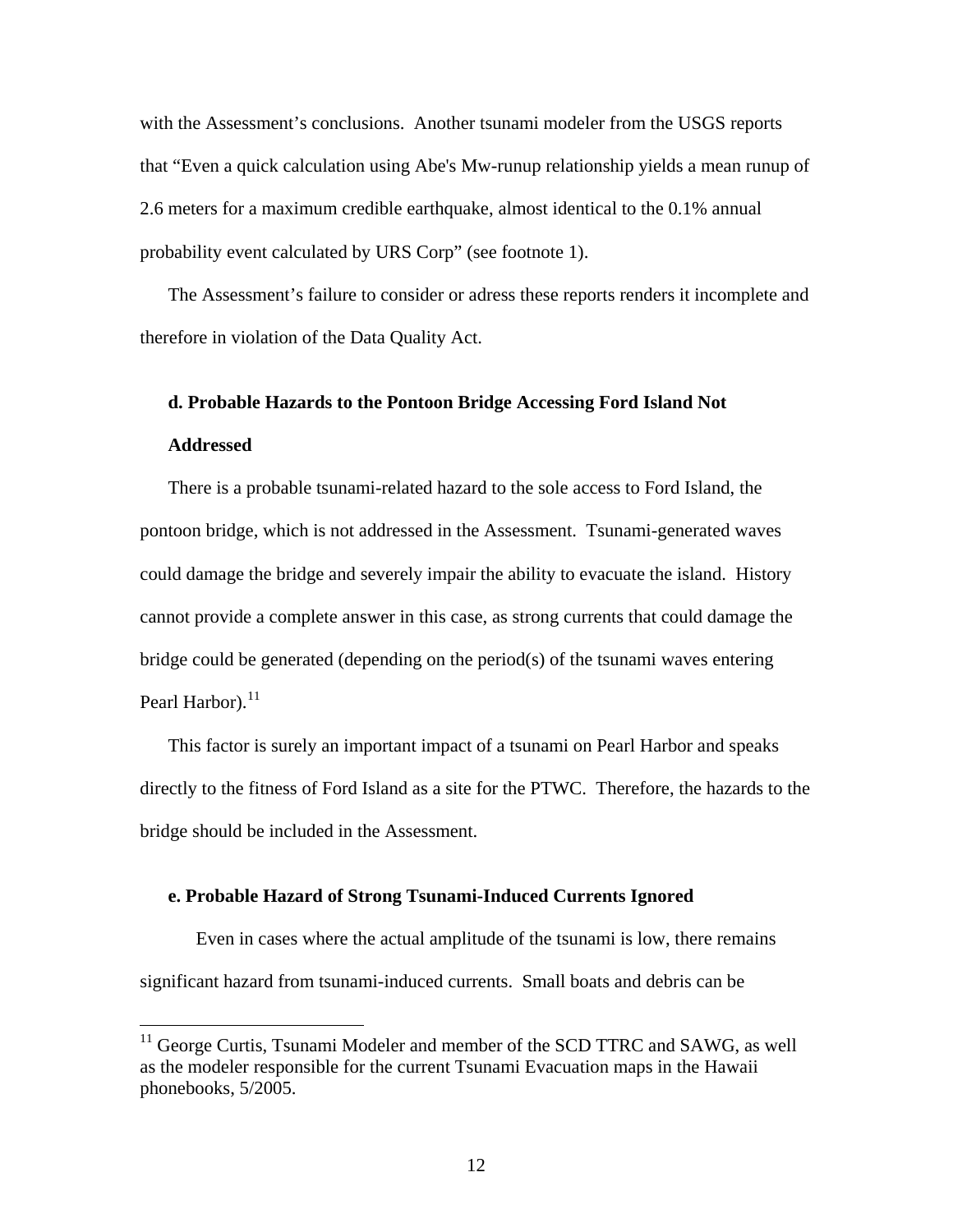dislodged by these currents and cause damage elsewhere. There is a probable hazard to the bridge and for anyone attempting to go to or from the Island by boat from these potentially large currents.

Furthermore, should the PTWC issue a Tsunami Watch or Warning for the Hawaiian Islands, the bridge might be opened to allow the Navy's vessels to evacuate to deeper water. All emergency egress being considered to date depends upon the use of boats to evacuate the Island, or to enable the PTWC scientists to get onto the Island to relieve the previous shifts.

#### **III. The Assessment Does Not Meet NOAA Objectivity Guidelines.**

The NOAA guidelines state that "objectivity ensures that information is accurate, reliable and unbiased." See p. 6. The Assessment is an example of "interpreted products", as it includes original data and synthesized products which have been interpreted and contextualized. As such, NOAA's objectivity standard requires the Assessment to contain data of known quality, apply sound analytical techniques, and be externally reviewed before dissemination. See Guidelines, p. 8. Unfortunately, the Assessment has failed to meet these criteria.

On February 10, 2009, PEER submitted a request to NOAA under the Freedom of Information Act (FOIA) for "information documenting the peer reviewing of this assessment prior to its publication or, in the alternative, explaining the lack thereof" concerning NOAA Technical memorandum OAR PMEL-13, *Assessment of Potential Tsunami Impact for Pearl Harbor, Hawaii*.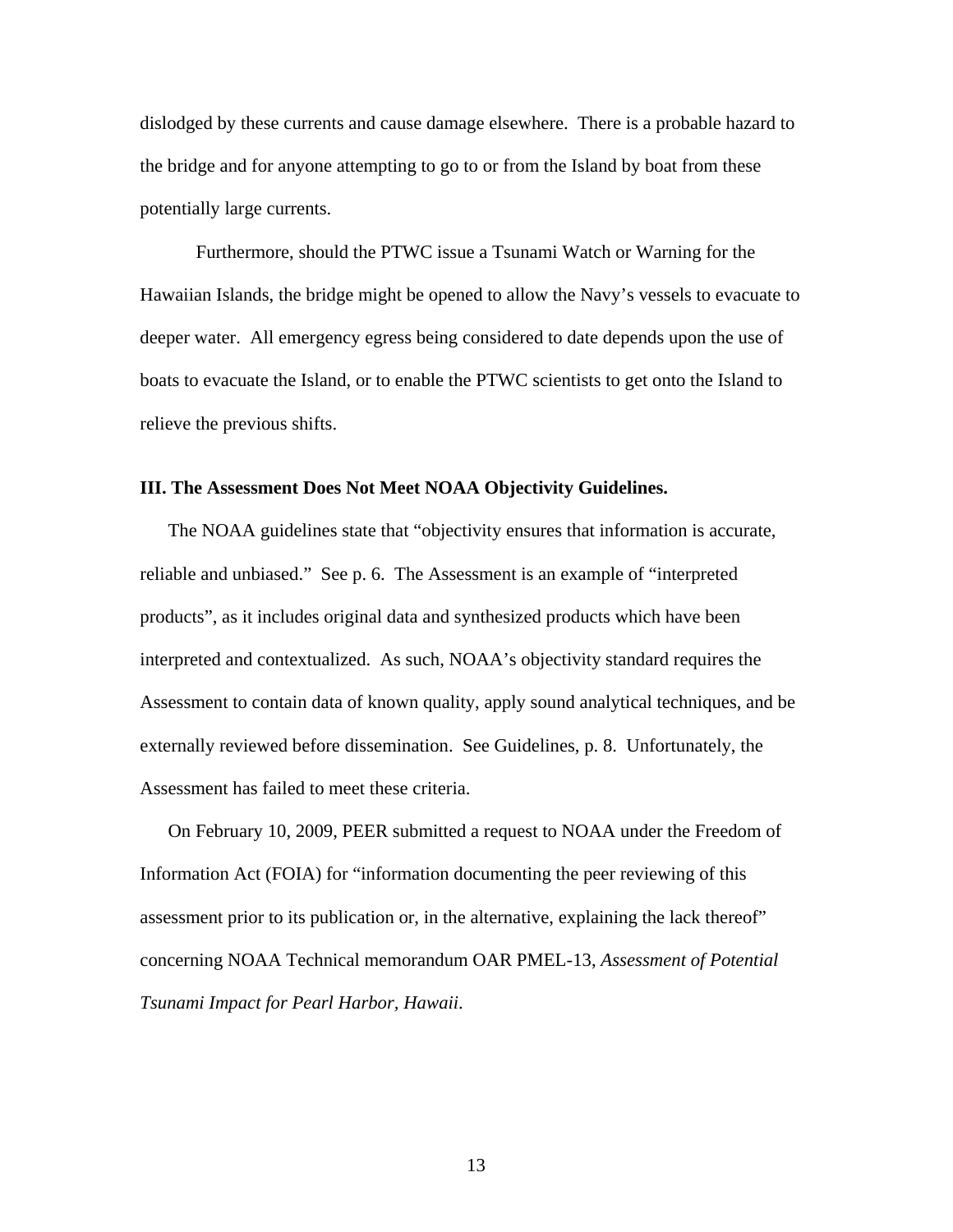In a letter dated March 30, 2009, NOAA responded but did not provide any documentation that external or internal reviews had occurred. Instead, the agency offered only the following statement:

The Assessment "was reviewed, in advance of publication following standard PMEL procedures for technical reports, including peer review by other PMEL scientists, review by laboratory management, and editorial review by the PMEL editor. The publication was also informally reviewed, in advance of publication, by Professor Fai Chung, University of Hawaii ocean engineer and tsunami specialist, who complimented the lead author on her scientific approach and results."

In a FOIA appeal on April 28, 2009, PEER again requested documentation that a peer review process had actually occurred. NOAA has yet to respond to this request. Consequently, the only reasonable conclusion, other than a NOAA violation of FOIA, is that there are no responsive records to the PEER request for proof that peer review took place.

It is clear that NOAA conducted nothing that could be accurately termed an external peer review, directly contrary to its own guidelines. An assertion that a university professor made a favorable remark about the Assessment hardly constitutes such a peer review. Moreover, even taking the agency representations at face value, the internal review process wholly lacks a paper trail or any other indicia showing that the review actually took place.

NOAA's reliance upon this cliquish, informal review suggests that the Assessment is a study based on incompletely or wholly erroneous evidence, created solely in order to buttress a politically-motivated decision by the agency to relocate its tsunami warning